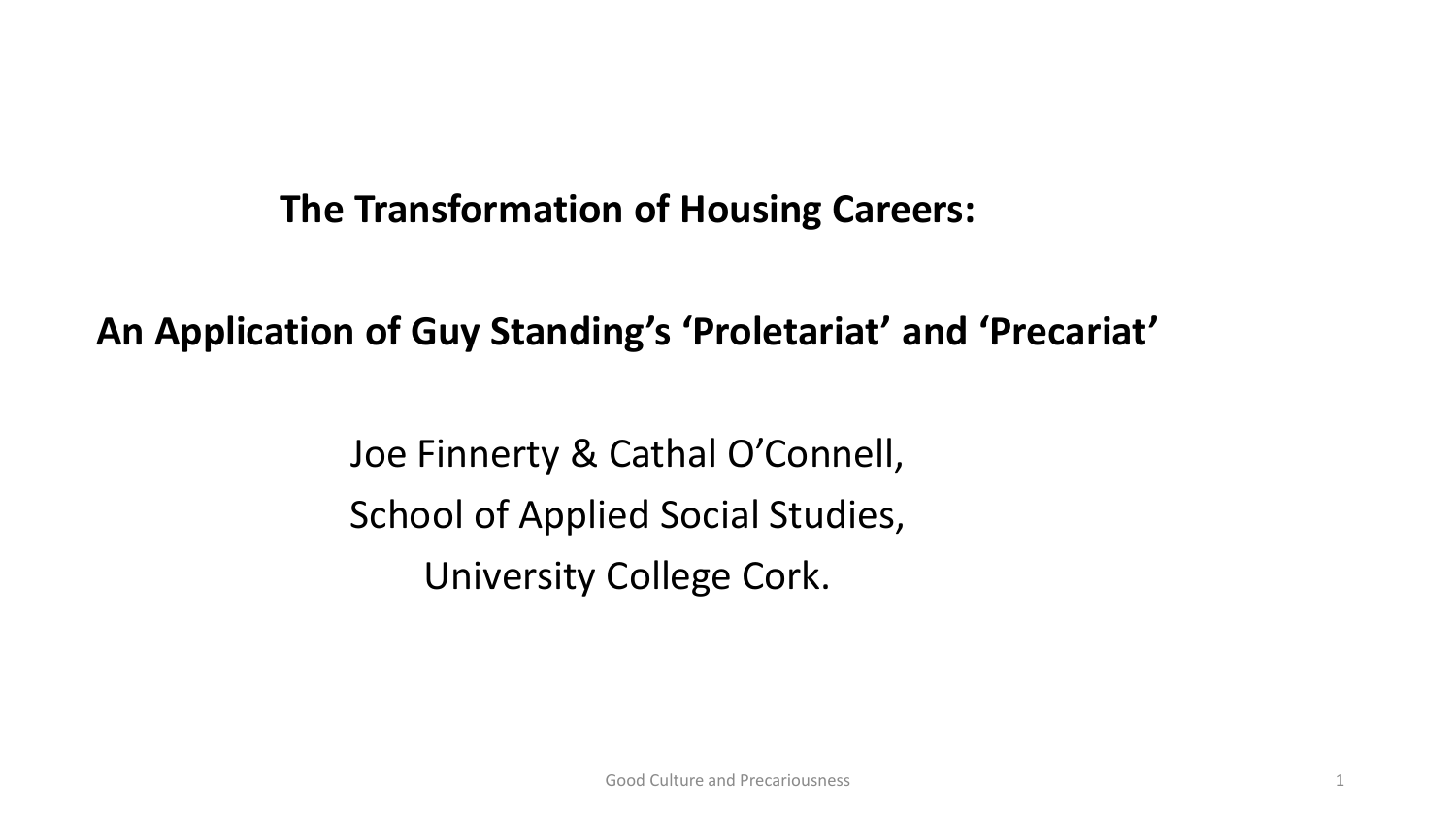### Section 1: Good Culture and Housing

- Importance of housing to individual well- being and social welfare:
- Housing is established as a human right in a number of human rights instruments including Article 25 of the Universal Declaration of Human Rights and Article 11(1) of the International Covenant on Economic, Social and Cultural Rights (ICESCR).
- The Committee for Economic Social and Cultural Rights (CESCR) recognises the right to adequate housing as being of central importance for the enjoyment of all economic, social and cultural rights.
- General Comment 4, "the right to housing should not be interpreted in a narrow or restrictive sense which equates it with, for example, the shelter provided by merely having a roof over one's head or views shelter exclusively as a commodity. Rather it should be seen as the right to live somewhere in security, peace and dignity. (para 7).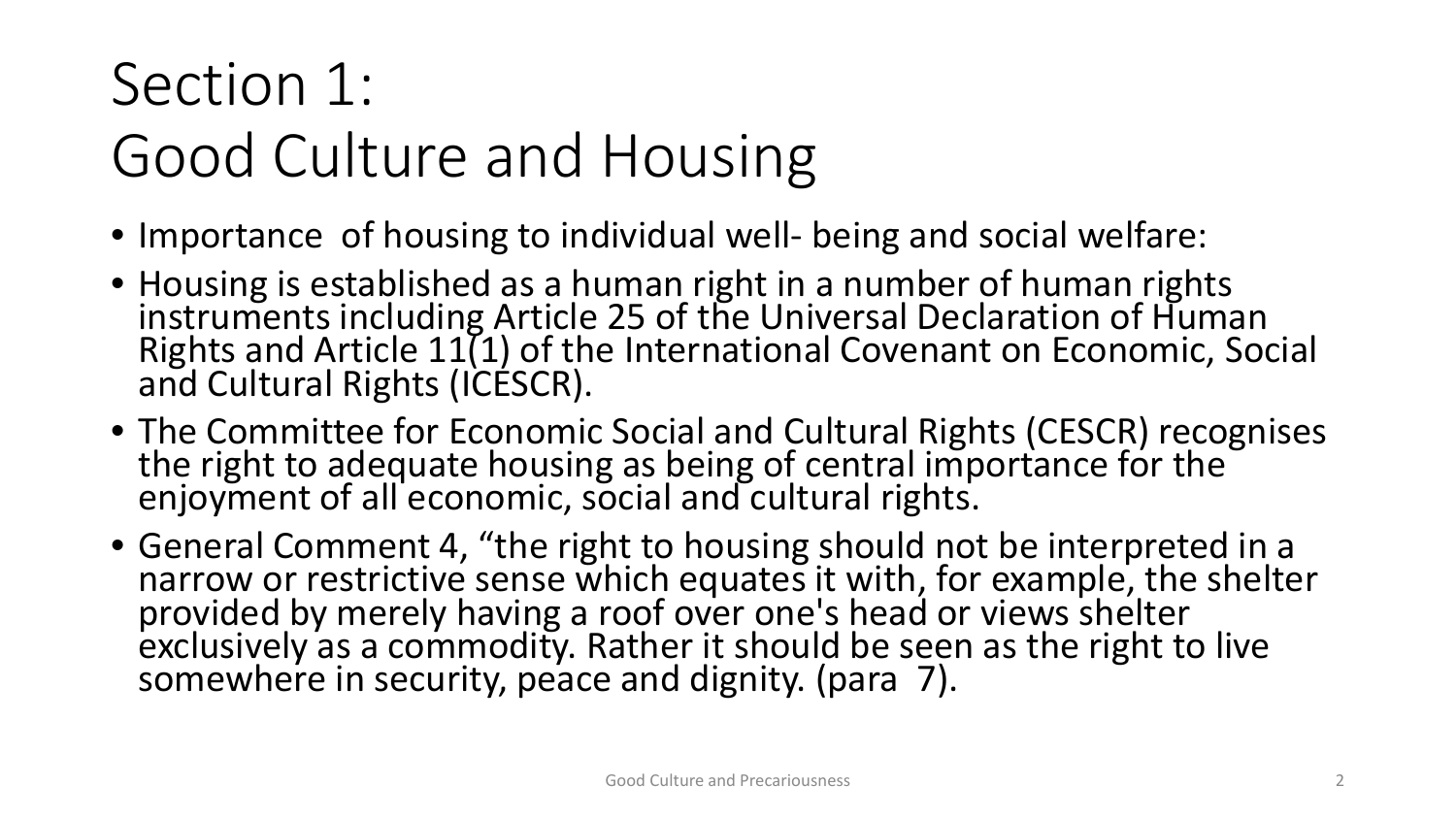## Goals of Housing Policy

- Morgan (2009) has proposed that the goal of housing policy should be to ensure the provision of a sufficient quantity of affordable, secure accommodation that is in a reasonable state of repair and is located where people need it.
- 'this accommodation should be **secure** so it enables households to have a degree of **control** over their lives. It should enable people to express their sense of **identity** and provide those dependant on them with a **stable home.**
- Good policy must include qualitative and symbolic norms relating to well being, security, autonomy, identity and fixity / settlement.
- Irish housing policy points to a clear retreat / avoidance of these norms especially for precarious households
- Driven by longer term policy shift (early 1990s) & compounded by banking collapse, economic crisis & imposition of austerity politics (mid 2000s).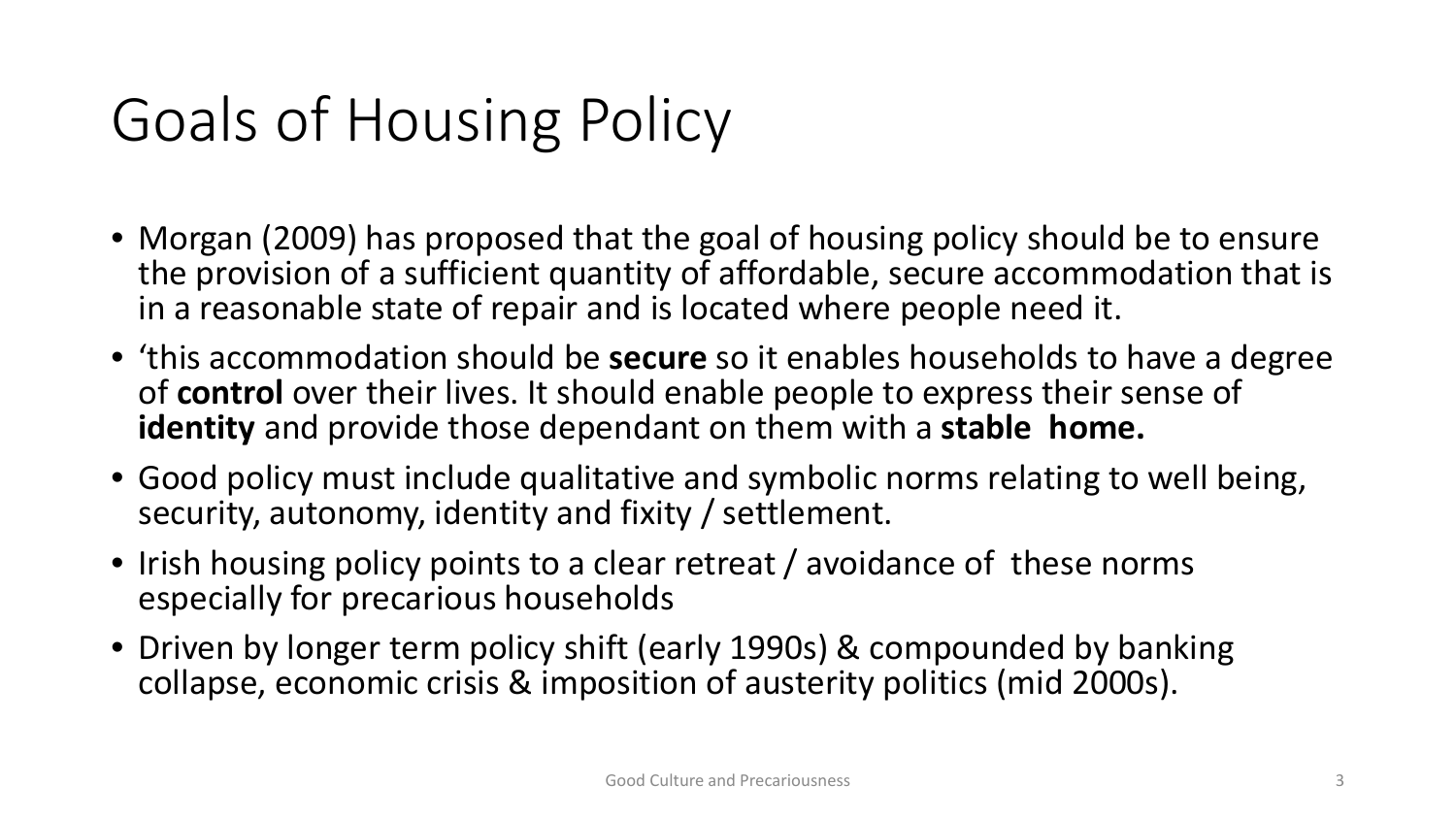- Dominance of owner occupation up to early 1990s driven by generous state subsidies and incentives to households.
- Initial growth and gradual flattening of social housing due to impact of tenant sales and dilution of direct provision & shift in subsidy regime from bricks and mortar to household support.
- (Asset based welfare regime)
- Long term decline of private renting (transitional, insecure, poor quality, weak tenant protection) until early 1990s and growth in tenure share from 2000s.
- Large number of small scale landlords
- Private renting up to 30% share in cities.

### Tenure trends in Ireland 1946-2011

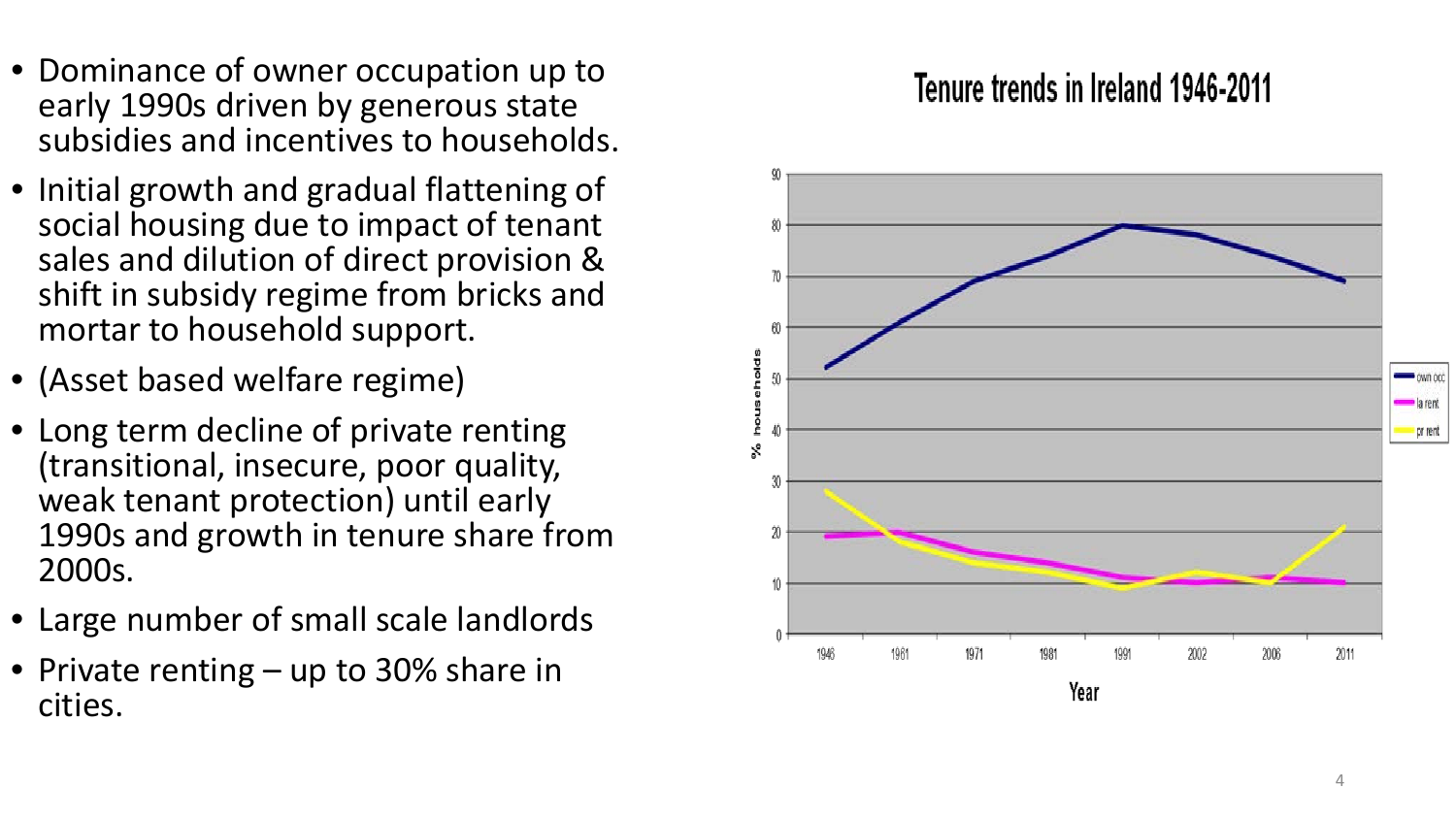- What was "classic" housing for the proletariat: Social Housing
- What is the "classic" housing for the precariat: Private Rented Sector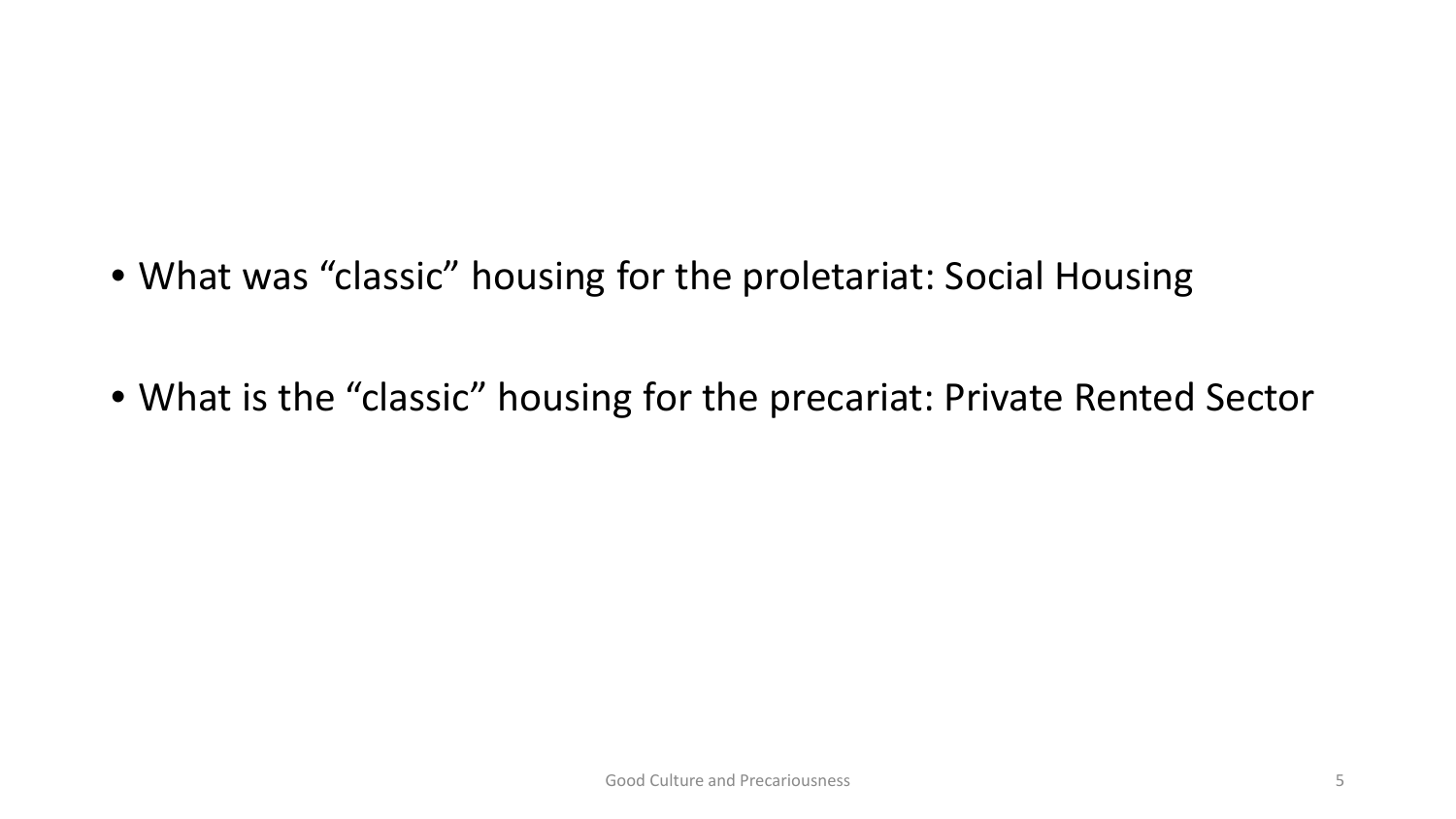### Standing and precarity

- Guy Standing as leading analyst of precarity and the precariat (PCT)
- Three sub-categories of the PCT:
- (1) previously in the proletariat,
- (2) traditional denizens
- (3) the young educated and those dislodged from salariat.
- The focus of this paper is the latter sub-category (3), specifically young adults at the beginning of their employment careers entering a precarious labour market.
- This presentation explores the housing options facing this segment of the precariat in Ireland namely within the Private Rented Sector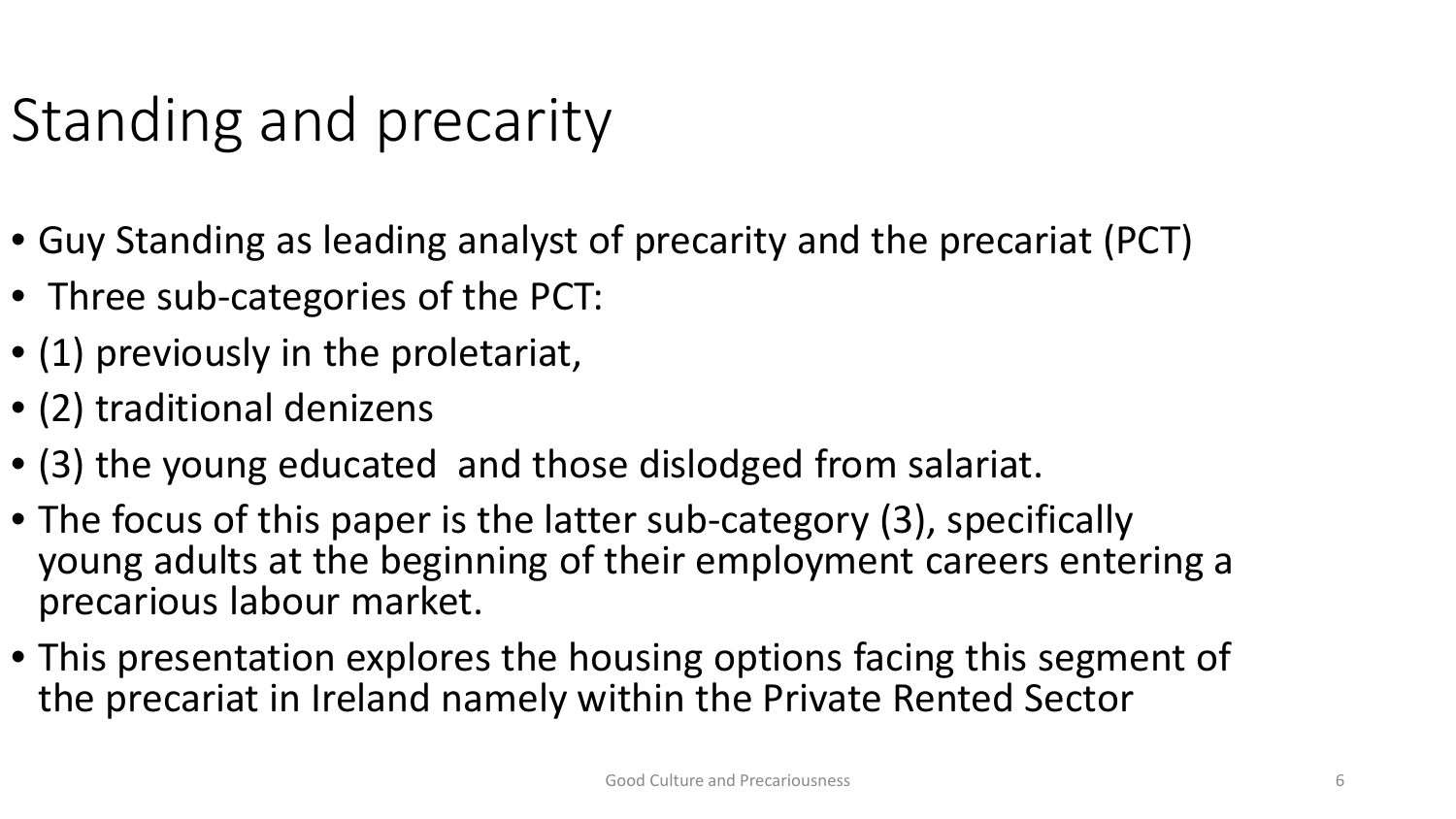### Section 2 Housing the Proletariat

#### Forms of labour security under industrial citizenship

- Labour market security Adequate income-earning opportunities; at the macro-level, this is epitomised by a government commitment to 'full employment'.
- Employment security Protection against arbitrary dismissal, regulations on hiring and firing, imposition of costs on employers for failing to adhere to rules and so on.
- Job security Ability and opportunity to retain a niche in employment, plus barriers to skill dilution, and opportunities for 'upward' mobility in terms of status and income.
- Work security Protection against accidents and illness at work, through, for example, safety and health regulations, limits on working time, unsociable hours, night work for women, as well as compensation for mishaps.
- Skill reproduction security Opportunity to gain skills, through apprenticeships, employment training and so on, as well as opportunity to make use of competencies.
- Income security Assurance of an adequate stable income, protected through, for example, minimum wage machinery, wage indexation, comprehensive social security, progressive taxation to reduce inequality and to supplement low incomes.
- Representation security-Possessing a collective voice in the labour market, through, for example, independent trade unions, with a right to strike.

#### **Housing security under Phase 1 Social Housing**

- State commitment to direct provision
- Dominant local authority sector
- Response to market failure poor quality, overcrowding, insecurity
- Affordable Income related rents
- Adequate dwelling quality,
- No probation on tenacies,
- Lifetime tenancy / occupancy,
- Succession / inheritable tenancies,
- No obligation to move if circumstances change
- Guaranteed maintenance
- Opportunity to acquire dwelling via tenant purchase.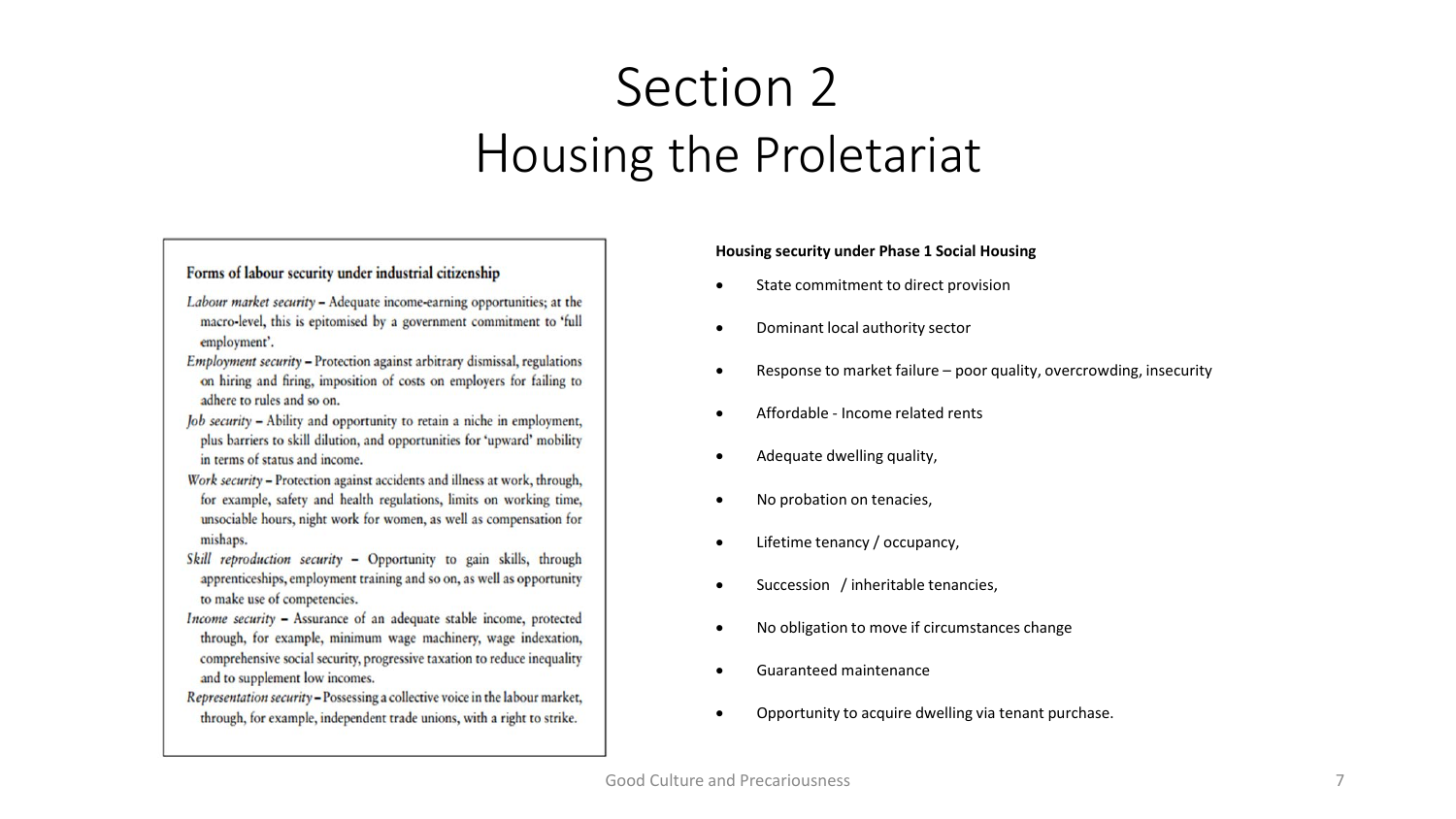### TRADITIONAL TENURE CAREER OF YOUNG ADULT PROLETARIAT (IRELAND)

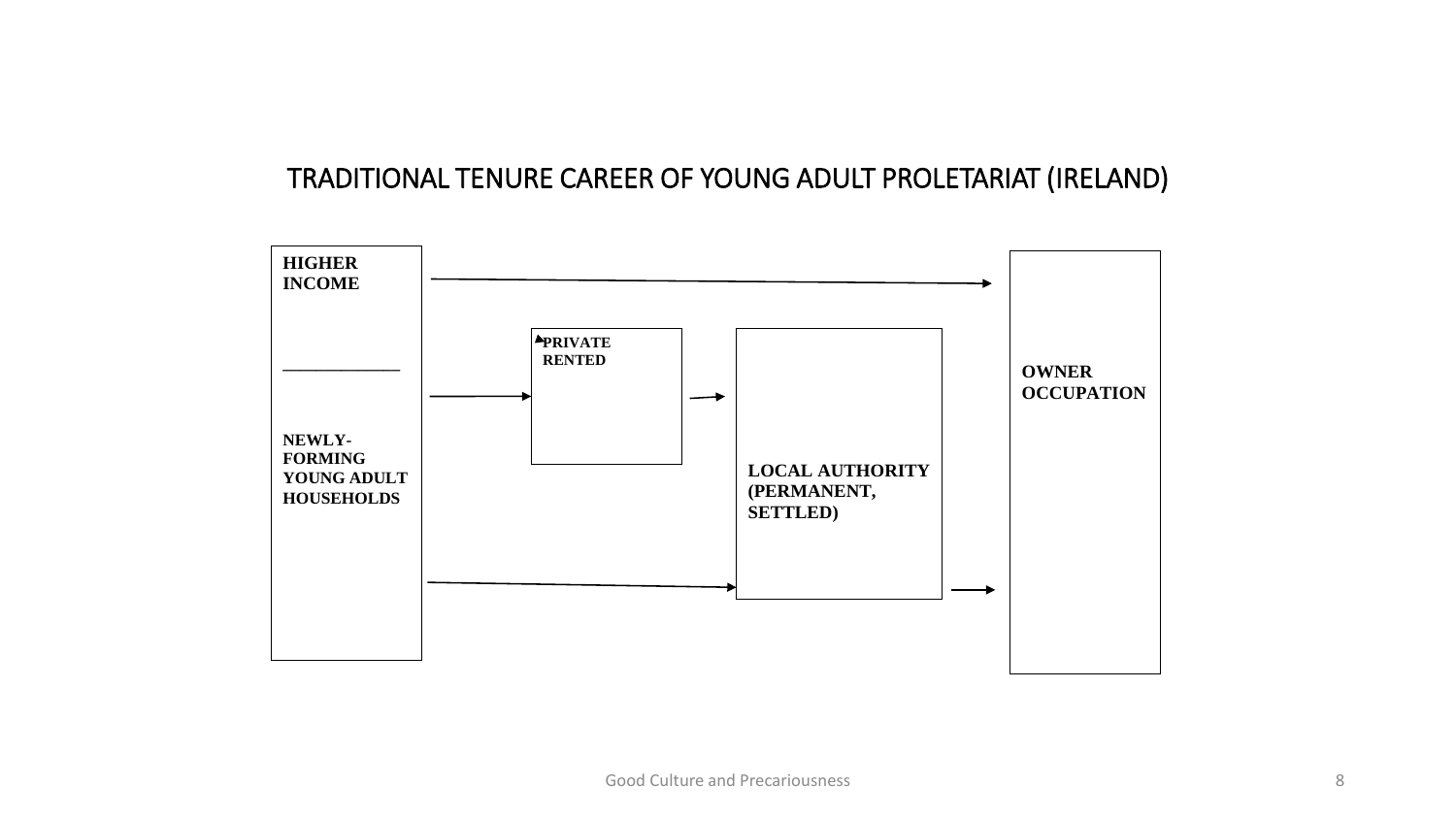Irish social housing new build and acquisitions, 1981-2014

(Local authority and Housing Associations)

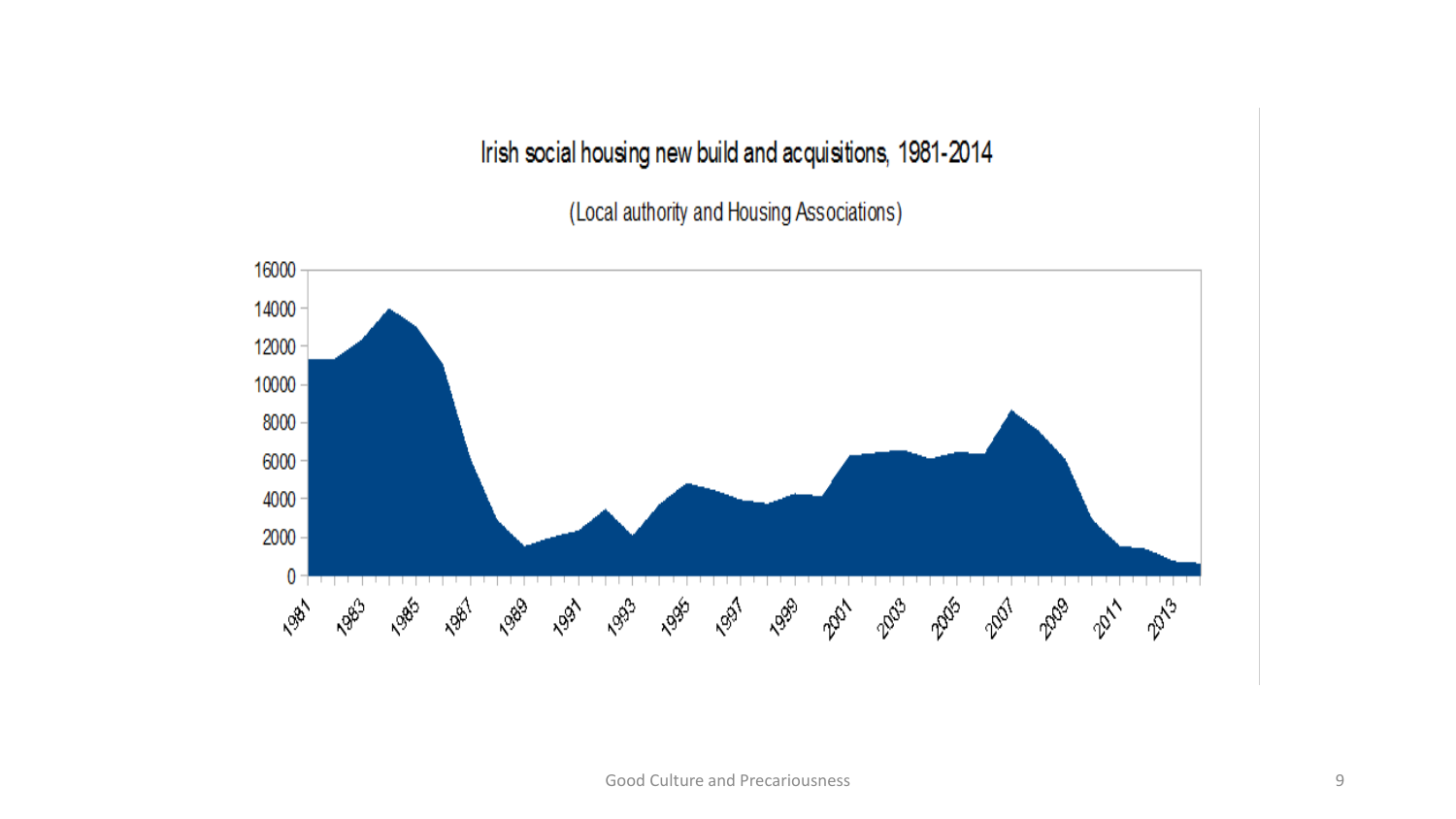### **Social Housing Output Collapse Most Acute**

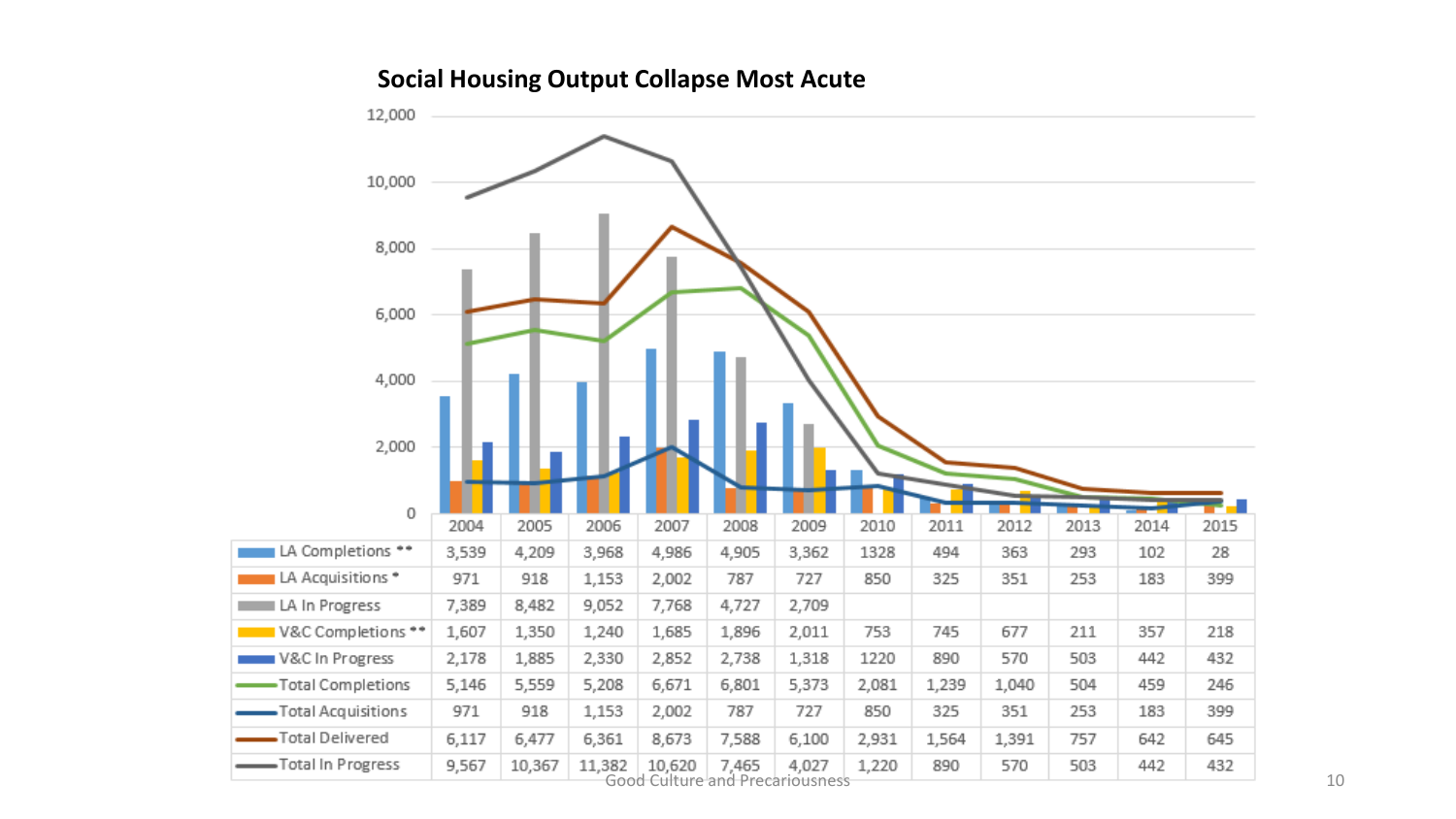# Section 3 Housing the Precariat

- Standing's thesis asserts that changes to labour markets have given rise to a "precariat" whose conditions contrast with those of the proletariat.
- Changes in housing markets mirror the changes in the labour market.
- The state has facilitated these changes by modernising the private rented sector, changing the subsidy regime and displacing the local authority housing offer with a private rented sector offer.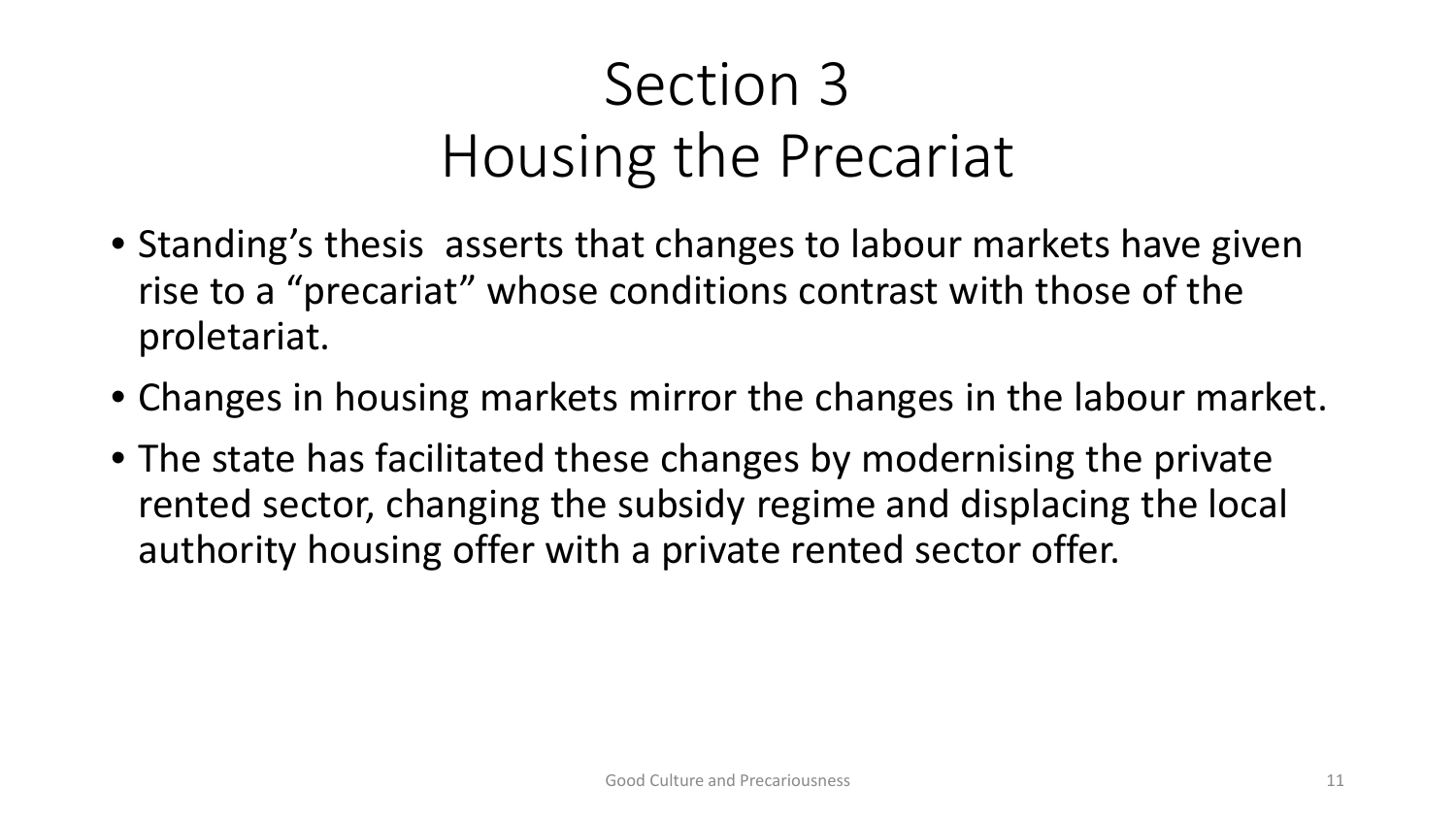### CURRENT TENURE CAREER OF YOUNG ADULT PRECARIAT (IRELAND)

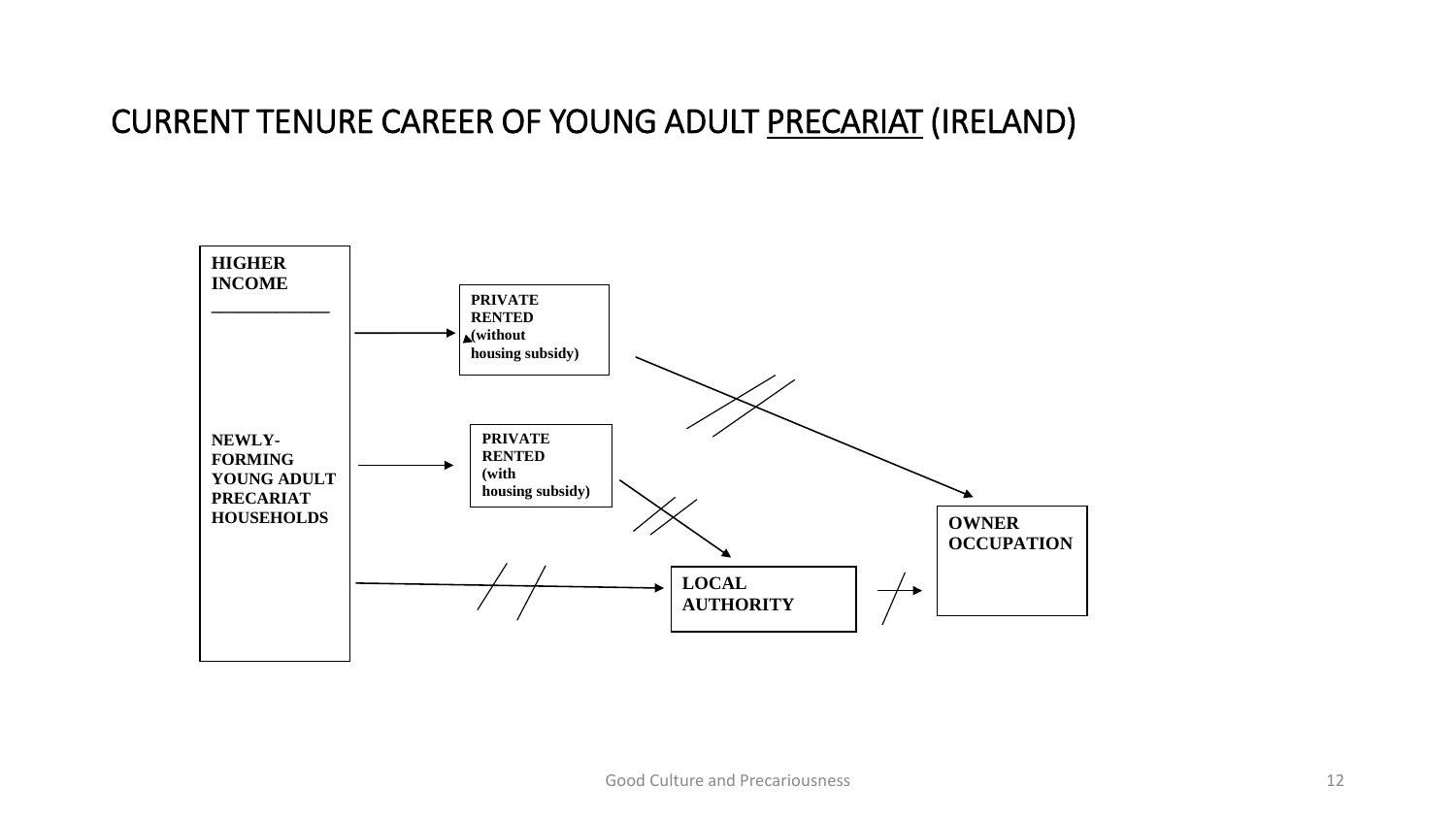## Unsubsidised private rental tenant – what's precarious?

- Imbalance in rights of tenant and landlord
- Insecurity of tenure legislated by Residential Tenancies Act 2004 and recent policy interventions
- Absence of affordability
- Absence of rent certainty
- Lack of legislative protection for licencees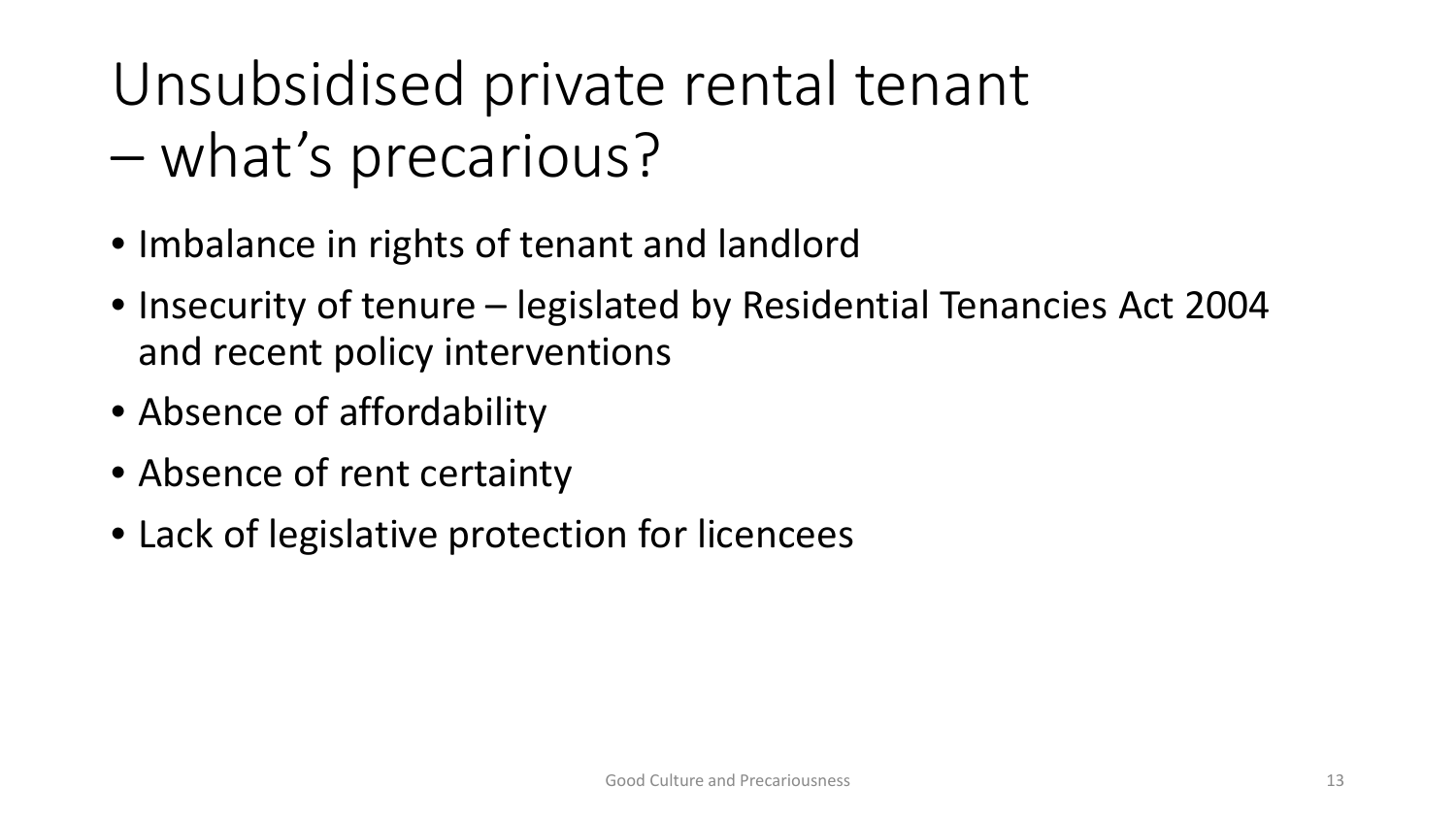# Emergence of HAP (housing assistance payment)

- A state subsidy to private rental tenants to enable them to meet their housing costs where local authority leases accommodation from a private landlord for a defined period.
- A housing payment tailor-made for the precariat!
- Varies with employment and income circumstances
	- A tapered payment regime reflecting labour market developments for the PCT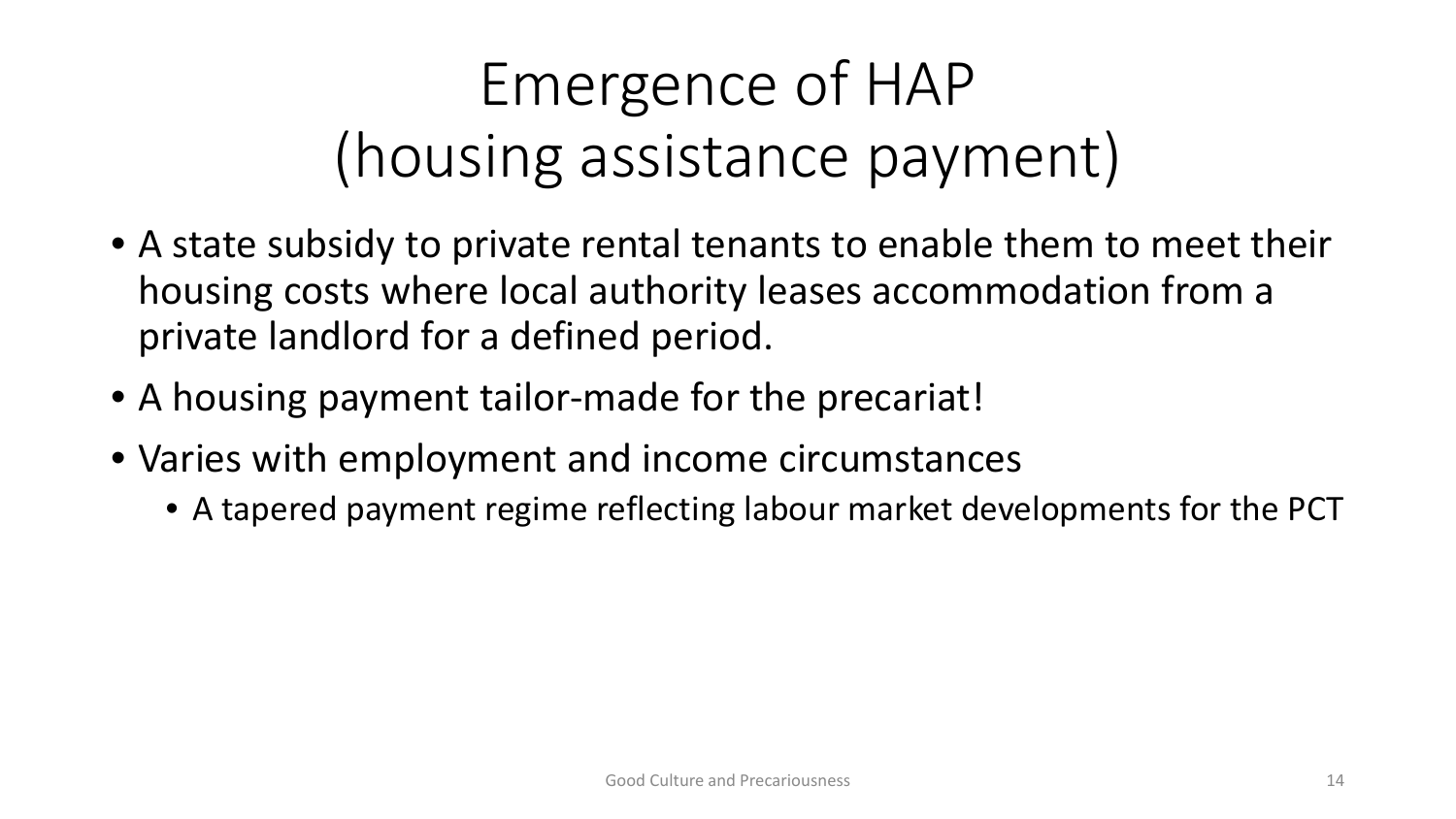### HAP tenancy –

## what's additionally precarious?

- In addition to the general precariousness faced by private rental tenants there are further precarities faced by HAP tenants:
- Affordability: HAP payment lags behind rapid rent inflation
- At end of the lease period:
- (1) Withdrawal / revision of social housing offer based on review of eligibility (mirrors Standing on employment insecurity)
- (2) Absence of Fixity tenants required to move to different accommodation caused by volatility of landlord participation in HAP in competitive market with rising rents (mirrors Standing on job insecurity).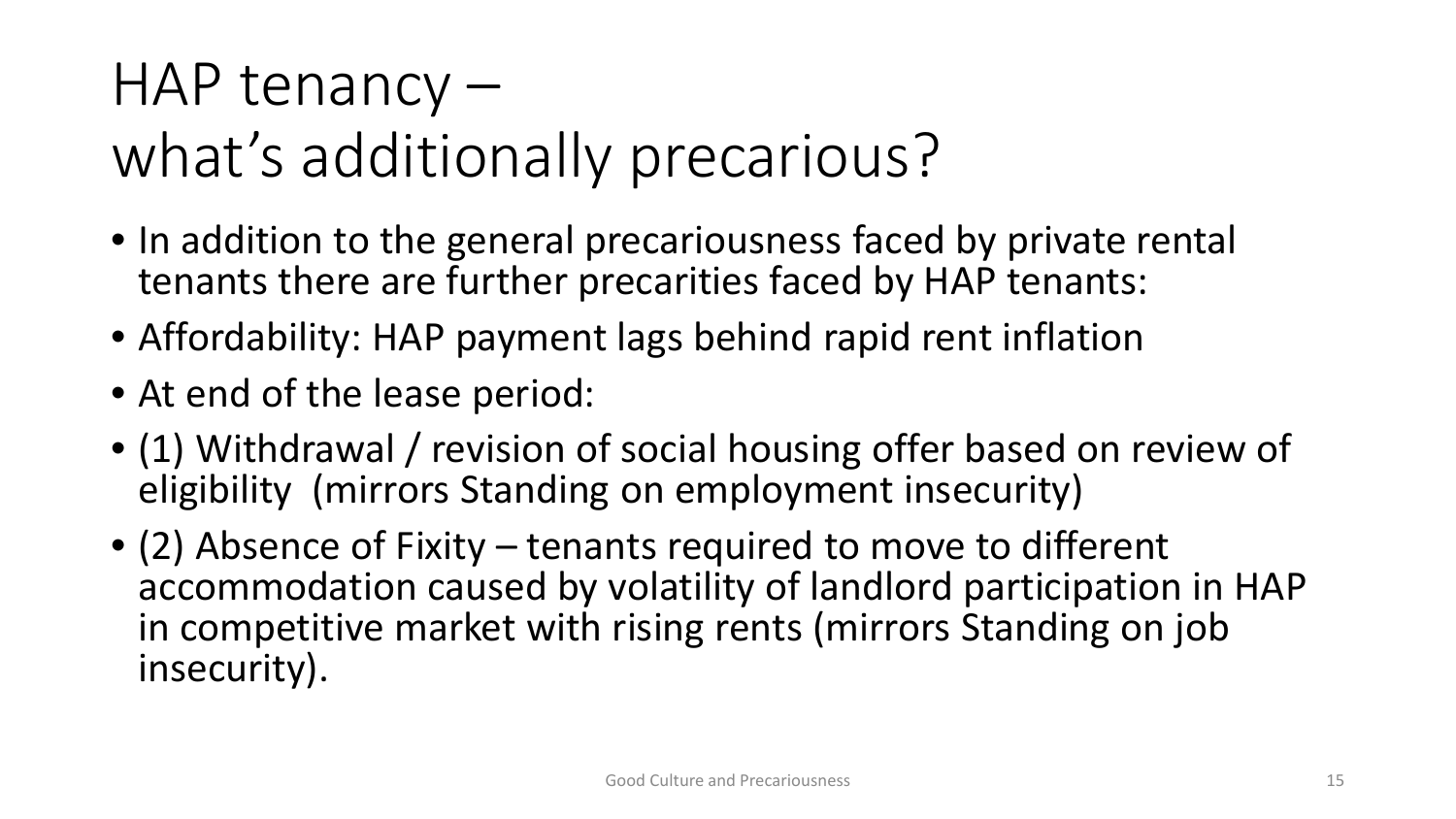# Rising rents reflecting falling supply and greater competition